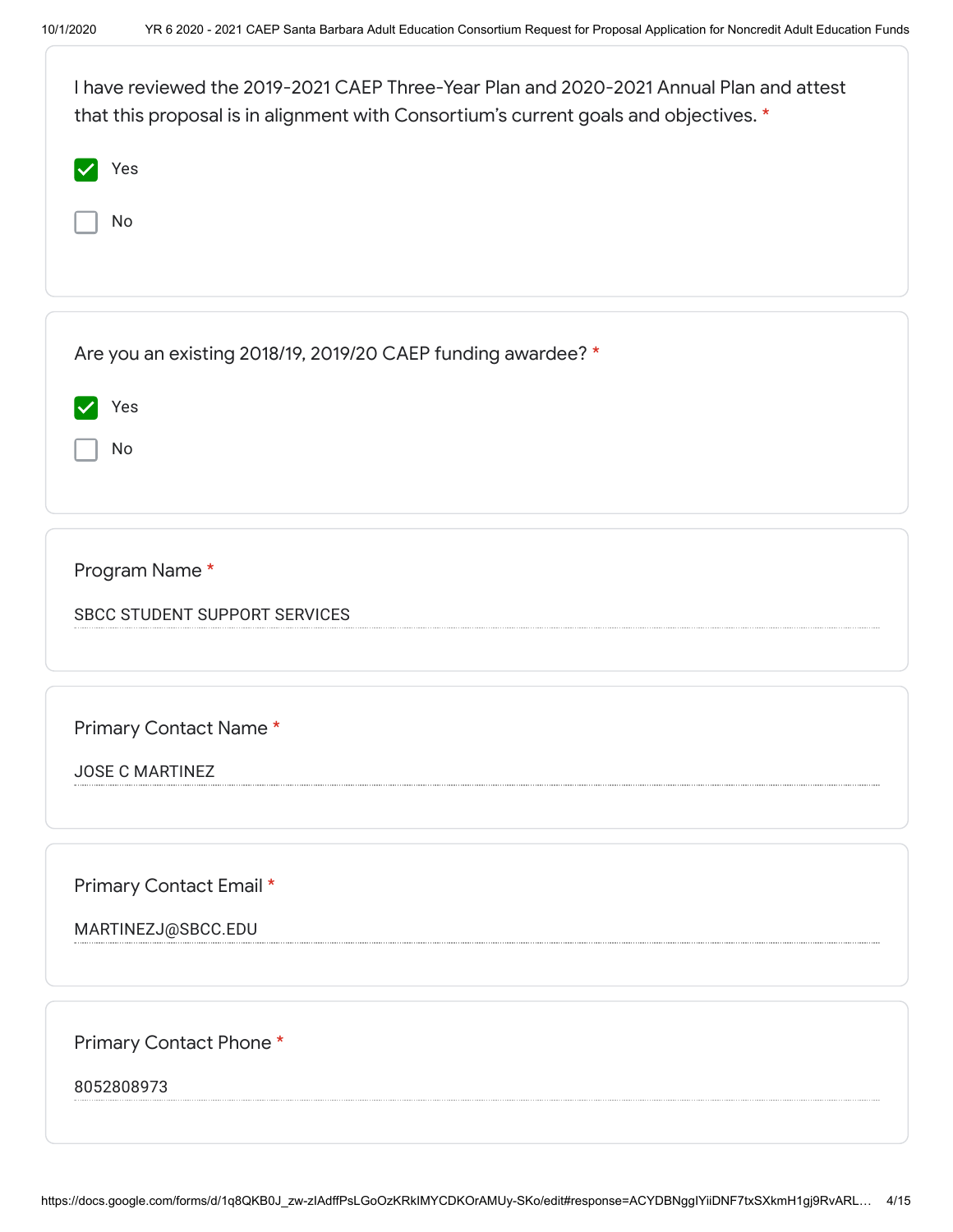Applicable Noncredit Program Area \*

- $|\mathcal{A}|$ Adult Education (ABE, ASE, Basic Skills)
- English as a Second Language/Citizenship  $|\boldsymbol{\mathcal{p}}|$
- Entry or Reentry into the Workforce
- Adults with Disabilities  $\blacktriangledown$
- Short-Term CTE/Programs in Pre-Apprenticeship  $\blacktriangledown$
- Literacy  $\blacktriangledown$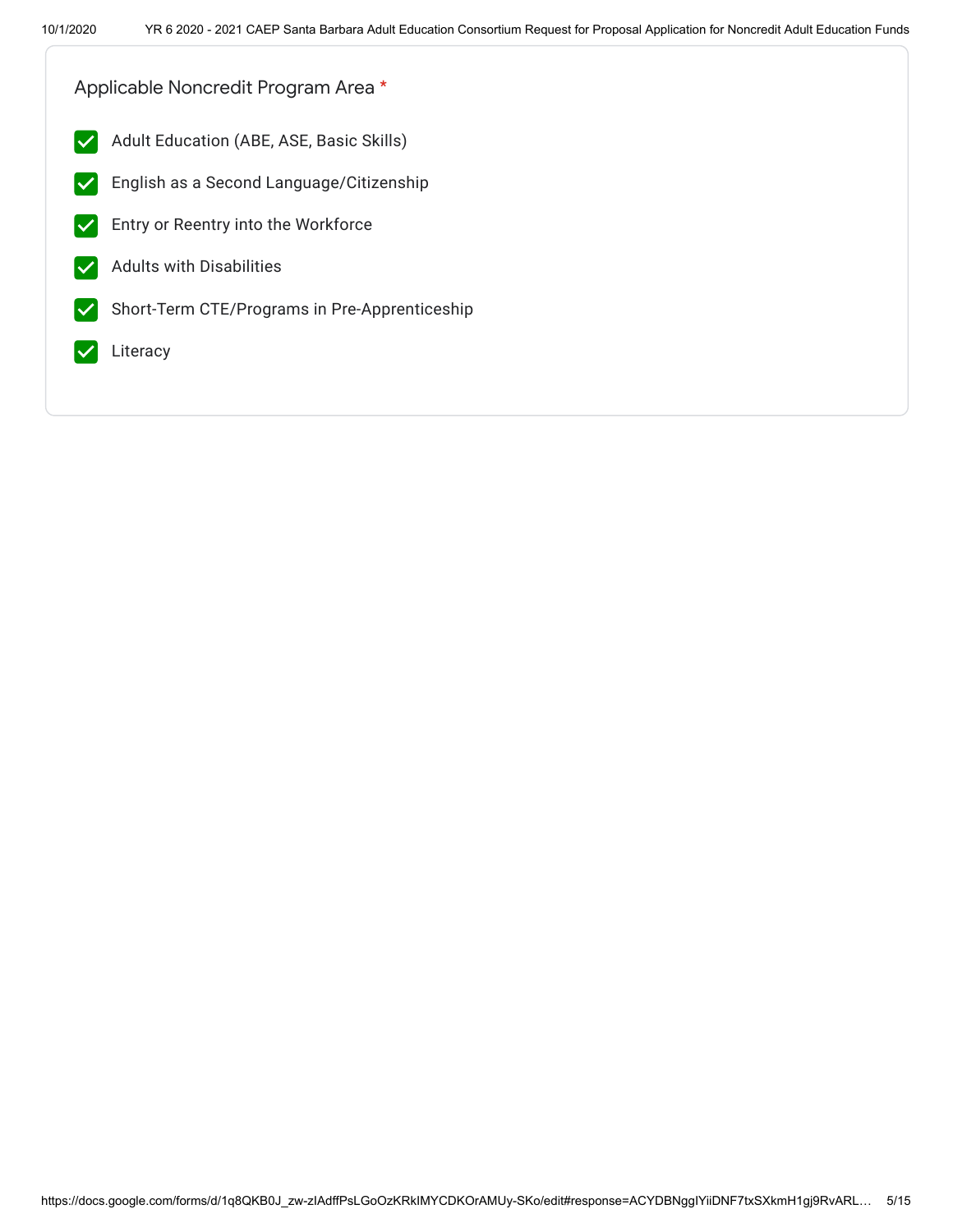1. Executive Summary: Please provide an executive summary of your proposed plan (to include overarching goals and outcomes) to create new programs or expand existing programs in one of the areas identified above. \*

## 1. EXECUTIVE SUMMARY

The Noncredit Student Support Services (SSS) Office provides assistance to students wanting to achieve their education and career goals. Services include:

• Academic advising • Career testing and advising • Job and career counseling • Assistance with application and registration • Information about Adult High School / GED / Bilingual GED programs • Orientation to all Extended Learning Programs - How to read the Schedule of Classes - How to plan classes - How to create an academic plan - How to move from one ESL level to the next.

Effective March 2020 our office had to immediately adjust to a new service mode as all the schools went into "shot down". Our office had to improvise and was directed by the SBCC SEL Vice-President to focus on student registration support by telephone and by email. Computers and hotpots were almost immediately hand delivered to all the staff in order to continue working in supporting our student population.

The SSS team currently includes two full-time Student Program Advisers (SPAs), a part time adjunct career counselor, and three part-time hourlies. The SPAs' responsibilities include advising students, making appointments, answering the phone, keeping track of statistics, compiling student packets, ordering supplies, filing documents, and providing outreach to the community, high school and college community on line whenever possible. One part time hourly serves as a student adviser. The other hourly performs front desk and office duties (on line and by telephone) for 19.5 hours per week. We have one part time Outreach Worker, 12 hours a week, which also supports our office staff, and also works in promoting ESL and assists with our web page.

We have an excellent team at this point and would like to keep it the same at this time.

From January 2020 to August 2020 SSSP has provided approximately 1,100 direct and indirect services to our student population. Many of the services included assistance with registration, which continuous to be a challenge in SBCC SEL, and also technical support with Chromebooks and hotpots.

The Student Services staff has distributed more than 200 chrome books and more than 120 hotpots since April of 2020, which also includes receiving and disinfecting the equipment, and maintain inventory control.

In addition to the services described above, in 2018 - 2019 a new CAEP-funded School to Work program was piloted. The pilot program provided students with services from a Career Coach with the following results:

We continue explicit in-reach and outreach in order to inform community members about the careers assistance program at SSS. We continue to work very closely with the One Stop (American Job Center), and the Career Skills Institute. This is done with the understanding that employment is a big problem due to the pandemic, but we offer educational alternatives and support, which includes lending Chromebooks and hotpots to those who need them. This is in collaboration with our SBCC Library and IT.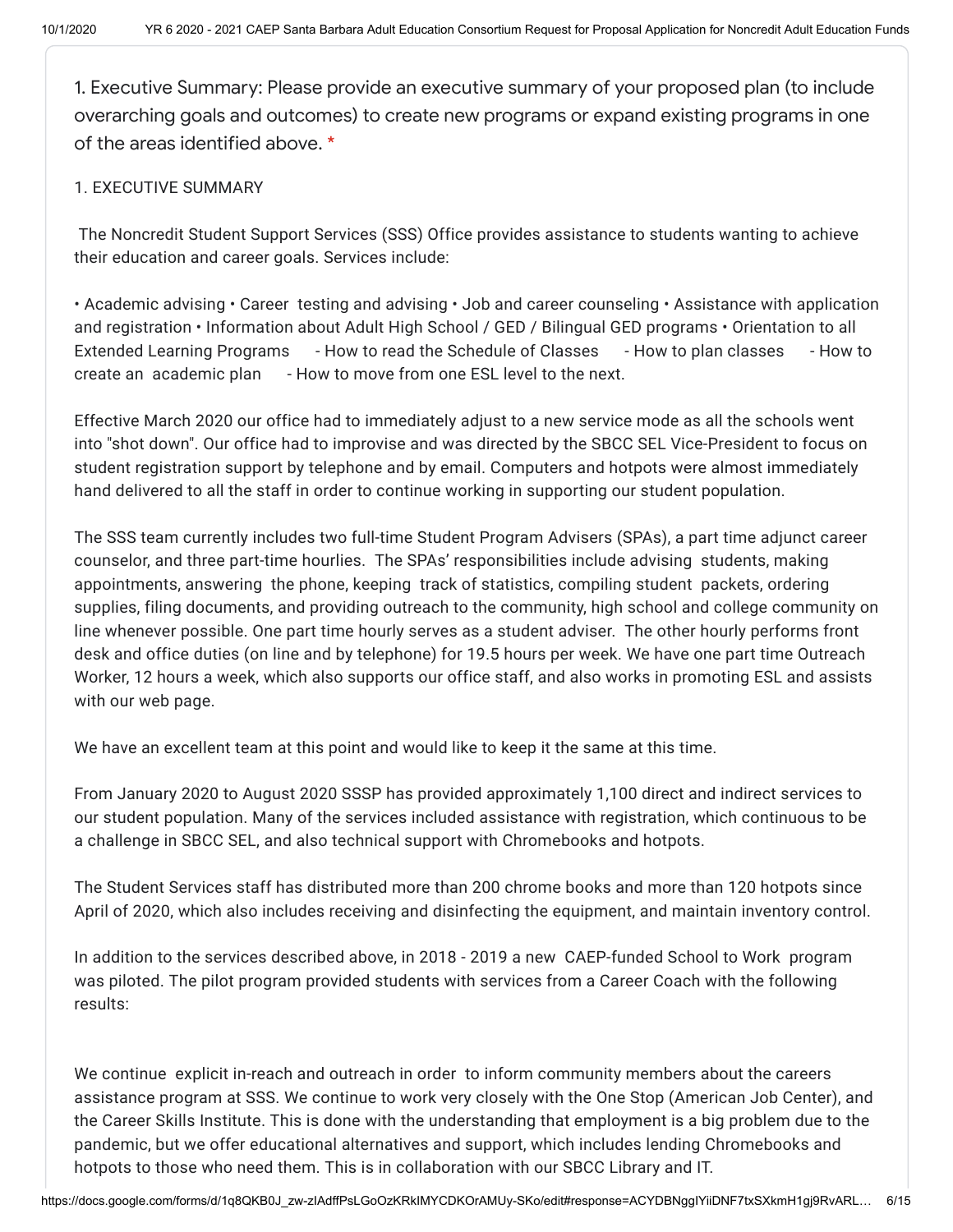In order to continue moving forward during these very difficult time we hereby request funding to maintaing the same lavele of services we have been providing. This includes the folowing existing and CAEP supported positions:

1) Inreach and Outreach 2) Project Assistance 3) Career Coaching 4) Non-instructional Supplies and Duplicating 5) Marketing

These areas tie to the CAEP Consortium's 2019-2021 goals and objectives and key performance indicators as follows:

Programs in allowable program areas: #1, 2, 3, 4, 5, 6,7

Overarching 3-year plan goals: #2, 3, 4, 5, 6

Primary goals for upcoming year #1, 4, 5, 6

Data collection for all CAEP programs and partners # II

1) Part-time Noncredit Student Support Services Outreach Coordinator:

NC SSS Outreach Coordinator continues to be responsible for discovering and executing inreach and outreach. The overall goal will be to promote the advising opportunities offered at Noncredit Student Support Services and signifciantly increase the number of students served in the SSS office (or online/phone). The inreach / outreach plan will be developed in conjunction with the NC SSS Student Program Advisers, School of Extended Learning administration, and the School of Extended Learning marketing consultant.

The inreach / outreach plan will include the following components:

A. (Once face-to face) Visits to classrooms of ongoing noncredit classes, especially ESL and AHS/GED/Bilingual GED. B Ensuring that every CAEP student has access to SSS and receives an abbreviated educational plan from the SSS team. C. Bilingual presentations and information packets for noncredit ESL students, high school students, and community members in other settings. D. Bilingual fliers and information sheets. E. Visiting and posting information in our community in locations that include churches, swap meets, and local employers such as hospitals and nurseries.

The In-reach/Outreach Coordinator will continue to promote our programs on line, and any other means necessary to insure student participation.

This role will serve to meet the following key performance indicators: #1, 2, 3, 4, 5, 6, 7

2) Temporary Hourly Project Assistant The project assistant will help with in-reach, outreach, and support with telephone and email answering, and with chrome-books and hotpots distribution.

This role will serve to meet the following key performance indicators: #1, 2, 3, 4, 5, 6, 7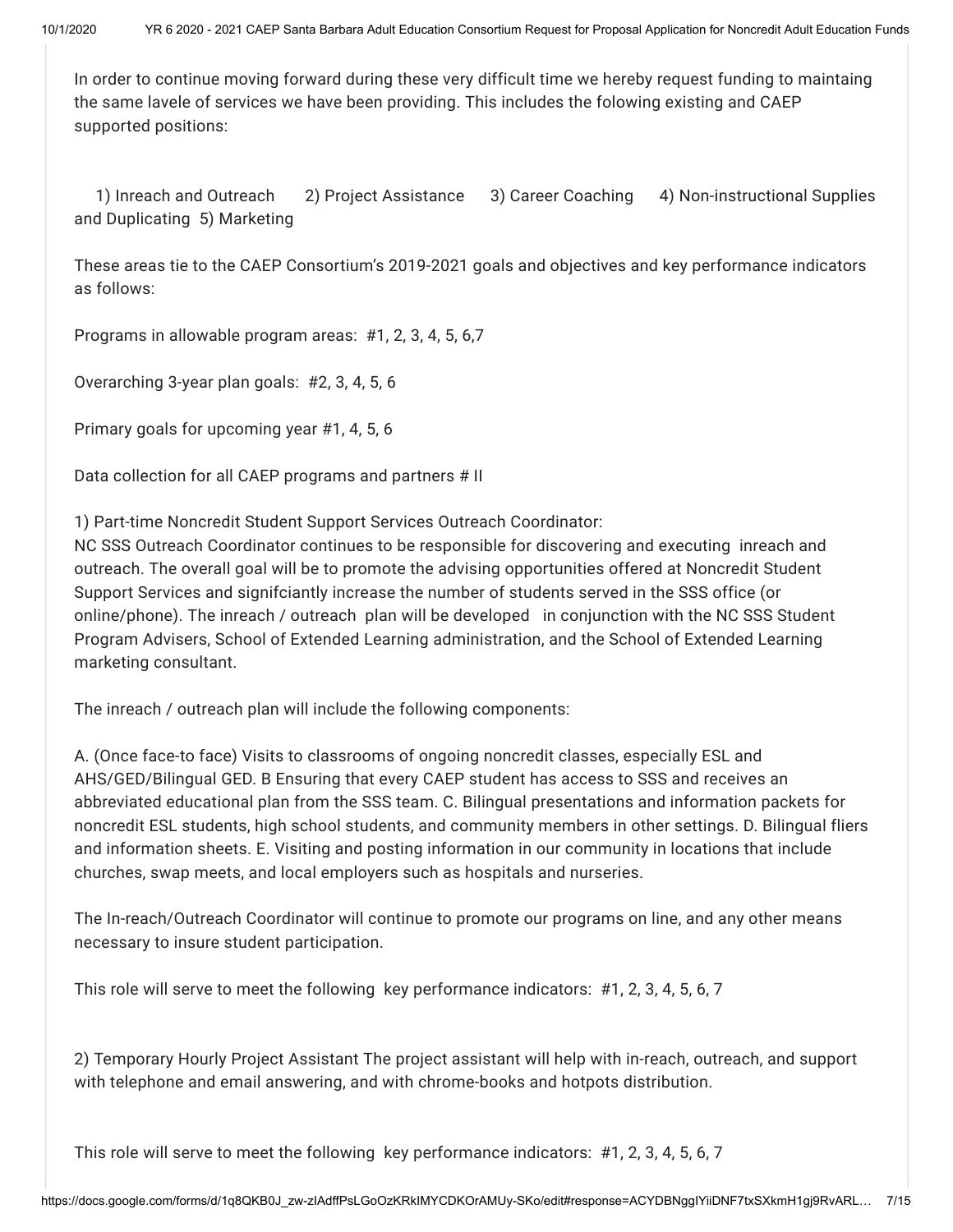10/1/2020 YR 6 2020 - 2021 CAEP Santa Barbara Adult Education Consortium Request for Proposal Application for Noncredit Adult Education Funds

3) Career Coach The Career Coach will continue helping students develop basic employment skills with the ultimate goal of employment or career advancement. Students will build their confidence as student and employee. Students will be better informed of the resources that SBCC School of Extended Learning have for free, and receive guidance leading to an easy transition to credit campus based on individual goals. Students will also be referred to our partners in CSI, One Stop, and Career Counseling. This role will serve to meet the following key performance indicators: #1, 2, 3, 4, 5, 6, 7

4) - As SBCC plans to slowly moving ahead with partial face-to-face instruction, NEEDS - Non-instructional Supplies and Duplicating for In-reach and Outreach<sup>\*</sup> In order to support the the in-reach and outreach efforts, students will need to be provided with folders, maps, orientation packets, graduation programs, and certificates. Costs associated with providing the duplicated and collated materials will include photocopying, copy paper, folders and office supplies These supplies will serve to meet the following key performance indicators: #1, 2, 3, 4, 5, 6, 7

2. Integration: Please explain how your proposed program integrates adult education programs at SBCC and creates a transition to credit/transfer educational programs or creates a transition to the workforce (including, but not limited to, internships, jobs, pre-apprenticeships, and selfemployment). \*

INTEGRATION The SSS team offers advising and counselling to all noncredit students. This proposal integrates all adult education programs at SBCC by: a) providing support and outreach to the SSS team b) adding a new pilot program (employment assistance) c) collaborating with and providing referrals to CSI, One Stop, and Career Counselling d) promoting transition to credit programs and workforce by introducing students to the staff who will assist with the development of short and long term educational plans and also job/career plans. 3. Justification \* Please justify the need of your proposed program and include research, labor market information, employer feedback, student surveys, or other relevant information and describe how funding will further your objectives. For programs that have previously received funding, please justify the need and provide a status report on your existing award(s) and remaining balance(s).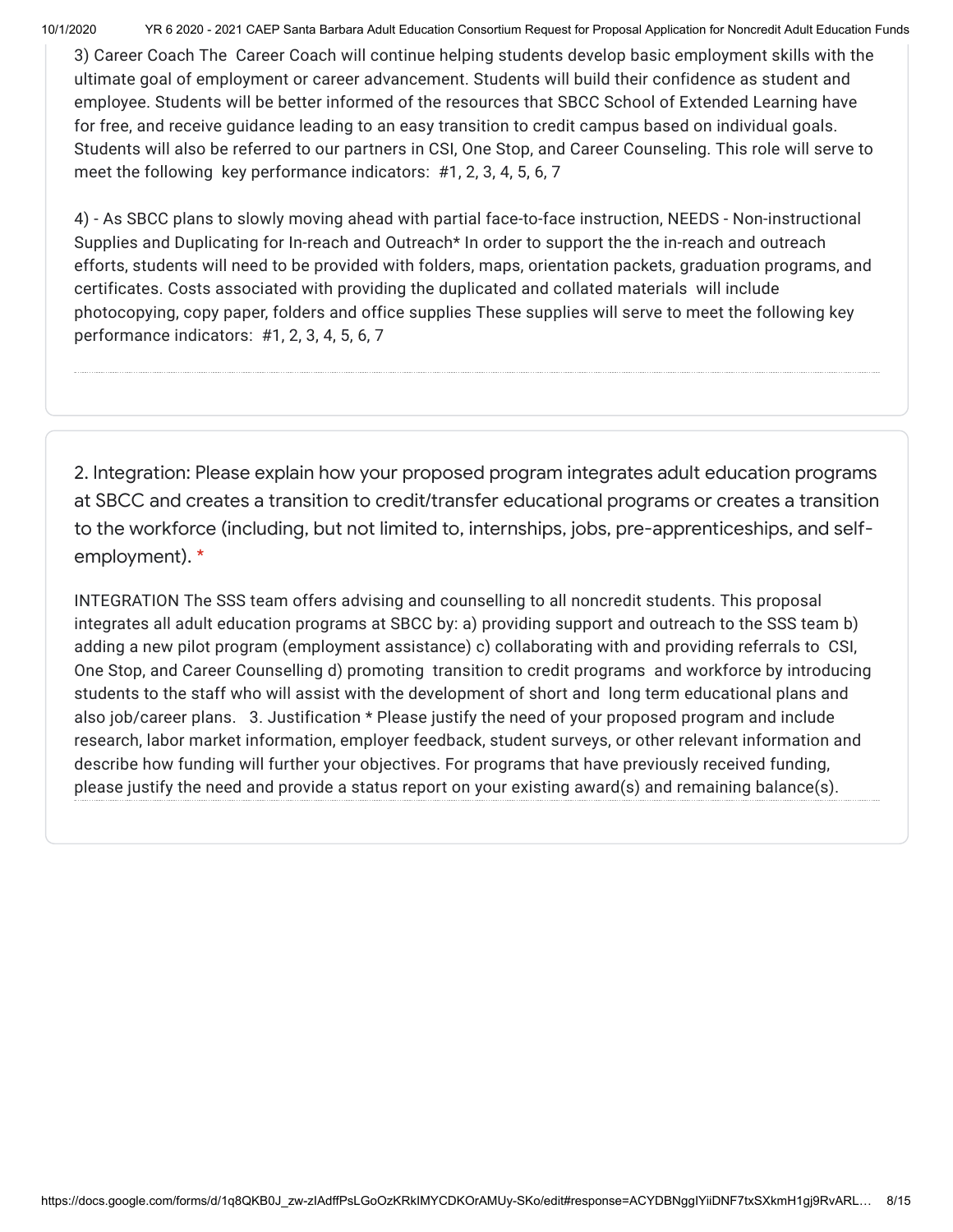3. Justification: Please justify the need of your proposed program and include research, labor market information, employer feedback, student surveys, or other relevant information and describe how funding will further your objectives. For programs that have previously received funding, please justify the need, include students served, and provide a status report on your existing award(s) and remaining balance(s). \*

JUSTIFICATION An excellent model of in-reach and outreach is provided between 2006 and 2009. At that time, Noncredit SSS (then called STEP) had 14 staff members, and paid a part-time SPA to develop and execute in-reach and outreach efforts. In addition, the program had 1.0 FTE of project assistance. This extra assistance allowed STEP to process over 4,500 student appointments per year with 170 - 200 students visiting the office per week. In addition, a video was produced by the staff which was posted on the website, made available to local employers, churches, schools etc, and projected at presentations.

From July 2018 - June 2019, our current team provided advising and counseling for 889 undupliacated students. This included the following numbers of students shown in the categories below. Please note that this table shows duplicated visits, i.e. some students had more than one meeting.

• AHS/GED 901 • Vocational 525 • Transfer to credit 117 • Community Referrals 30 • ESL 255 • DSPS 103 • Improve Job Skills 59

• Counseling Advising/Other 1,756

The goal is for all CAEP students, including noncredit ESL and Adult High School students to receive advising, coaching and counseling from Student Support Services.

In 2018 - 2019, 901 meetings took place with Adult High School / GED / Bilingual GED students out of 526 unduplicated students in these programs. This means that on average each student visited SSS 1.71 times.

In the same twelve-month period only 255 meetings took place with ESL students out of 1,118 ESL unduplicated students. This means that on average only 0.22 ESL students visited SSS

This is clearly an unsatisfactory situation, particularly regarding ESL students. Ideally we would want all ESL and all AHS/GED students to make appointments with SSS.

The Outreach Consultant and temporary assistant, together with the non-instructional supplies requested in this grant proposal will help Extended Learning attain the goals stated.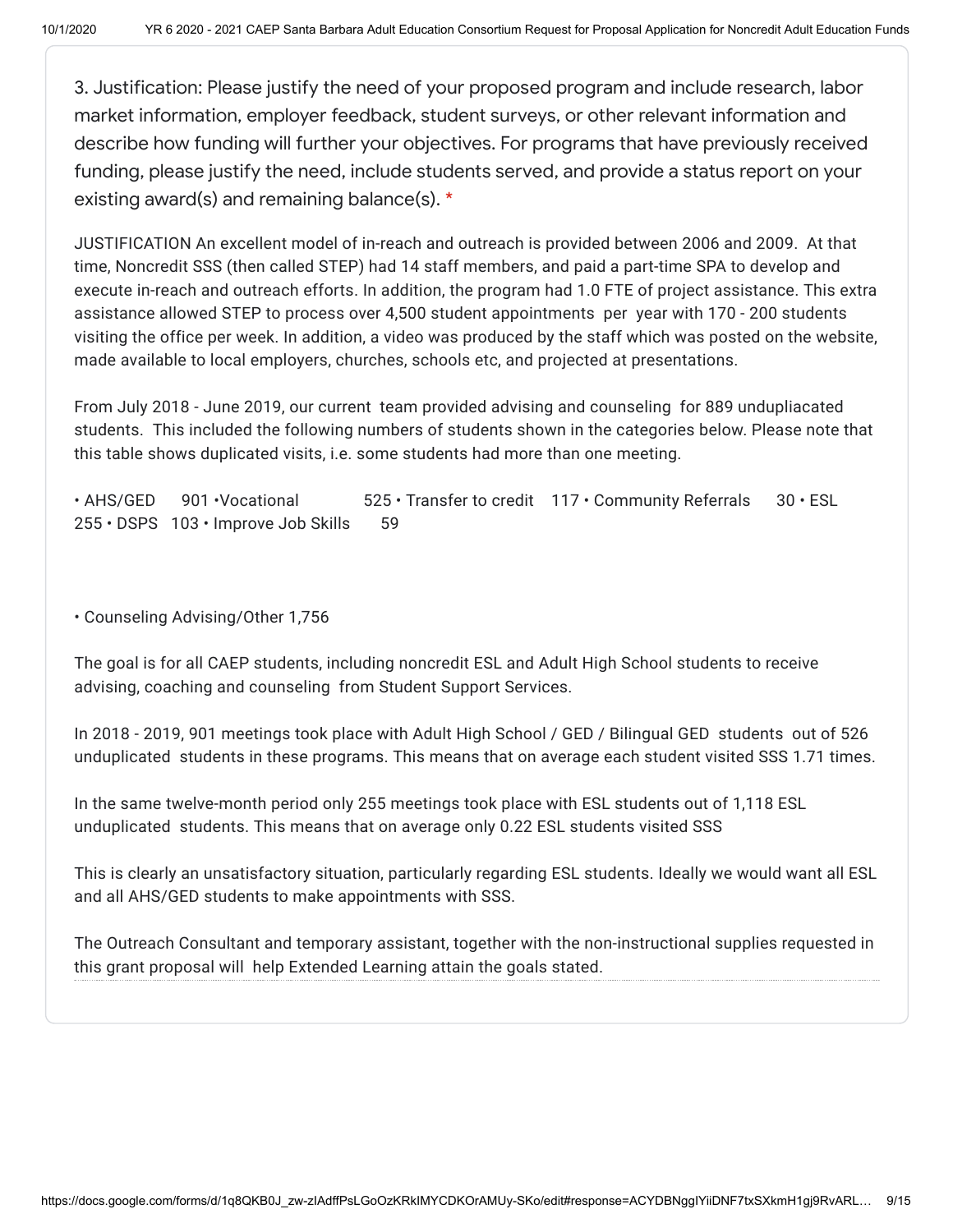4. Outreach & Marketing: Please describe your plans to conduct outreach and marketing to reach your target population and increase enrollments. \*

OUTREACH AND MARKETING For this fiscal year, it's very different. Outreach and Marketing is very different when it comes to delivery and intake. We need to adapt, and we don't have the answer. Email, text massaging, radio, TV, Etc.. The intake process will be vital in order to achieve success. However, we will recommend to strongly invest no less than \$30,000 this year.

5. Partnerships: Please provide 2-3 prospective CAEP Programs or Partners you plan to work with to maximize student and client participation and describe your prospective collaborative efforts; either with current CAEP programs and/or other external community entities. \*

PARTNERSHIPS With the proposed additions to staff and supplies, the Noncredit SSS team will be able to partner to great effect with the following: ● Noncredit classes whose students need to find out about the services that SSS can offer, i.e. ESL and Adult High School / GED / Bilingual GED • Local high schools • SBCC Academic Counseling ● Local churches ● Local employers such as Cottage Hospital ● Career Skills Institute (CSI) ● One Stop ● Career Counselling. We are also in partnership with the Consulate of Mexico.

6. SBCC Noncredit Student Support Services: Provide your plans to integrate SBCC Noncredit Student Support Services in order to assist students in obtaining abbreviated educational plans. \*

The proposal is submitted on behalf of SBCC Noncredit Student Support Services

7. Alignment: Please describe how your program is in alignment and furthers the Consortium's goals and objectives as stated above. \*

This grant proposal aligns with the seven Program Areas and Key Performance Indicators #1, 2, 3, 4, 5, 6, 7

Students from all seven program areas will benefit from exposure to and services provided by the Noncredit SSS program.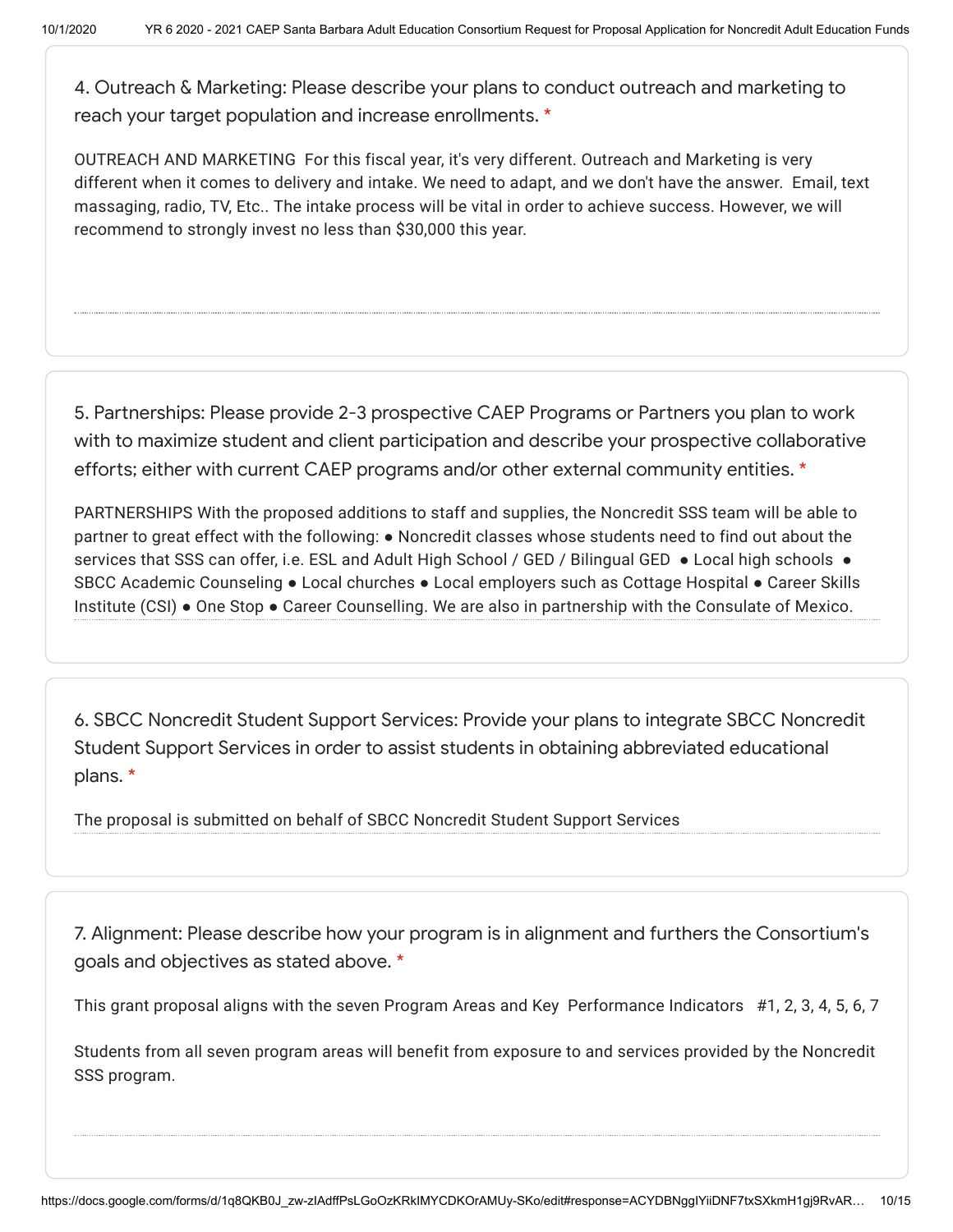8. Leveraging Funds : Please describe what other funding sources, and the percentage of those funding sources, will be used to support your CAEP proposed program. \*

There are no other funding sources that can be used to support this proposal as any available funds are already being tapped. Please see below for details.

At present in Noncredit SSS there are two full time SPAs and two hourlies funded by the Student Equity and Achievement fund for a total cost of about \$238,000. The part-time Career Counselor is currently funded by CAEP to the tune of \$15,000 per year. The total for salary and benefits is approximately \$253,000.

In 2018 - 2019 \$45,000 in funding was also made available through CAEP to allow Noncredit SSS for staff Chrome books, new furniture, carpeting, and repainting the SSS office space. There is also SBCC general fund money available 2019 - 2020 for: Commencement: \$5,000 Non-instructional supplies: \$2,400 Mileage: \$250 However, there is no funding available from other sources for outreach or project assistance, and the non-instructional supplies budget is not sufficient. Our SPAs are expected to provide outreach and office duties on top of their advising, and this is not cost-efficient. They are currently unable to recruit enough students to meet the target of 100 per week because they are busy advising students with appointments, and they cannot advise as many students as they could potentially advise because they also have to provide outreach, welcome and set up appointments etc with walk-in students, order supplies, and do their own copying and folders etc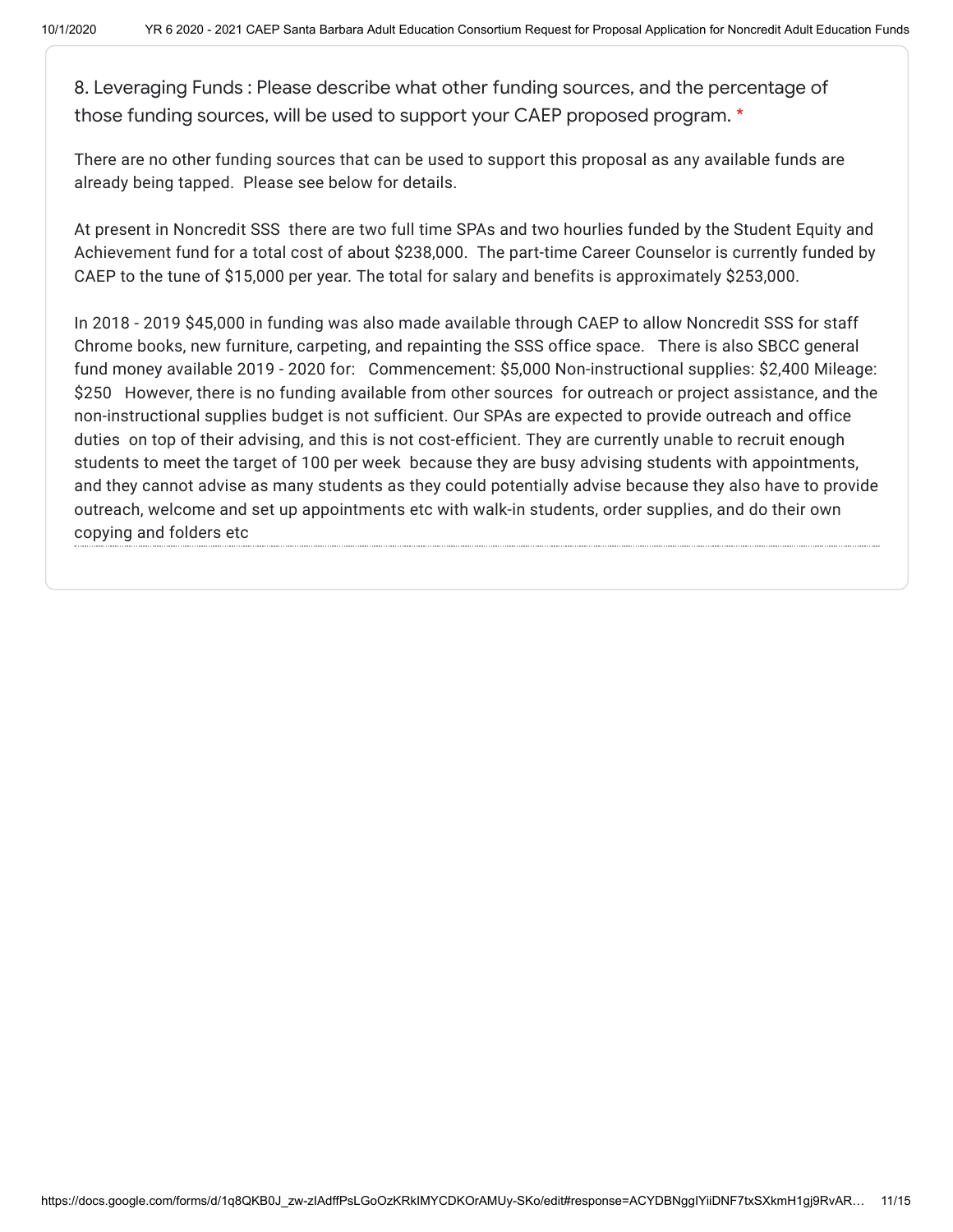9. Diversity, Inclusion, and Equity: Please describe how your program will create a diverse, inclusive, and equitable educational experience for adult learners. Please identify strategies in which your program plans to address racial inequality and professional development support for instructors and staff. \*

Noncredit Student Support Services is part of the School of Extended Learning which offers educational and community programs that serve our diverse adult population. All of Extended Learning programs advance career and life skills and build a bridge to credit.

This proposal speaks directly to open access for our students. We are leaving hundreds of students behind every year without the benefit of the resources and educational/career planning that our SSS team offers. This proposal seeks to address this equity gap, with a goal of providing every CAEP student enrolled in Extended Learning with an abbreviated educational plan.

Santa Barbara City College students enrolled in the School of Extended Learning have access to free assistance with their education and career goals. Services are also available in Spanish.The programs served include Adult High School/GED/Bilingual GED, Noncredit ESL, noncredit computer courses, Green Gardener, Medical Assistant Training, Personal Care Attendant, Restorative Nurse Aide and ServSafe.

The proposed consultant, temporary assistant, and non-instructional supplies will help Noncredit SSS to reach a wider diverse population in the community, and to attract more of our current non-native speaker students especially in the ESL and Adult High School / GED / and Bilingual GED programs.

10. Potential Budget Reductions: Please describe what specific programming needs and/or services your program would reduce or eliminate should the CAEP grant budget be reduced (range 10-25% at any point during the grant cycle). Please note that final budget reductions would be determined by the Santa Barbara Adult Education Consortium based on the Consortium's priorities and goals. \*

Career counseling services would have to go away and ask our credit campus to support on that department.

# 6. Activity Chart \*

Please use the Activity Chart provided in the link under the instructions and email to [sbaebg@gmail.com.](mailto:sbaebg@gmail.com) The Activity Chart should outline your program's specific objectives and activities, along with a timeline for completion, the person/agency responsible, outcomes and data capture methods. Please attach additional pages if necessary.

I certify that the Activity Chart has been completed and emailed to **[sbaebg@gmail.com](mailto:sbaebg@gmail.com)**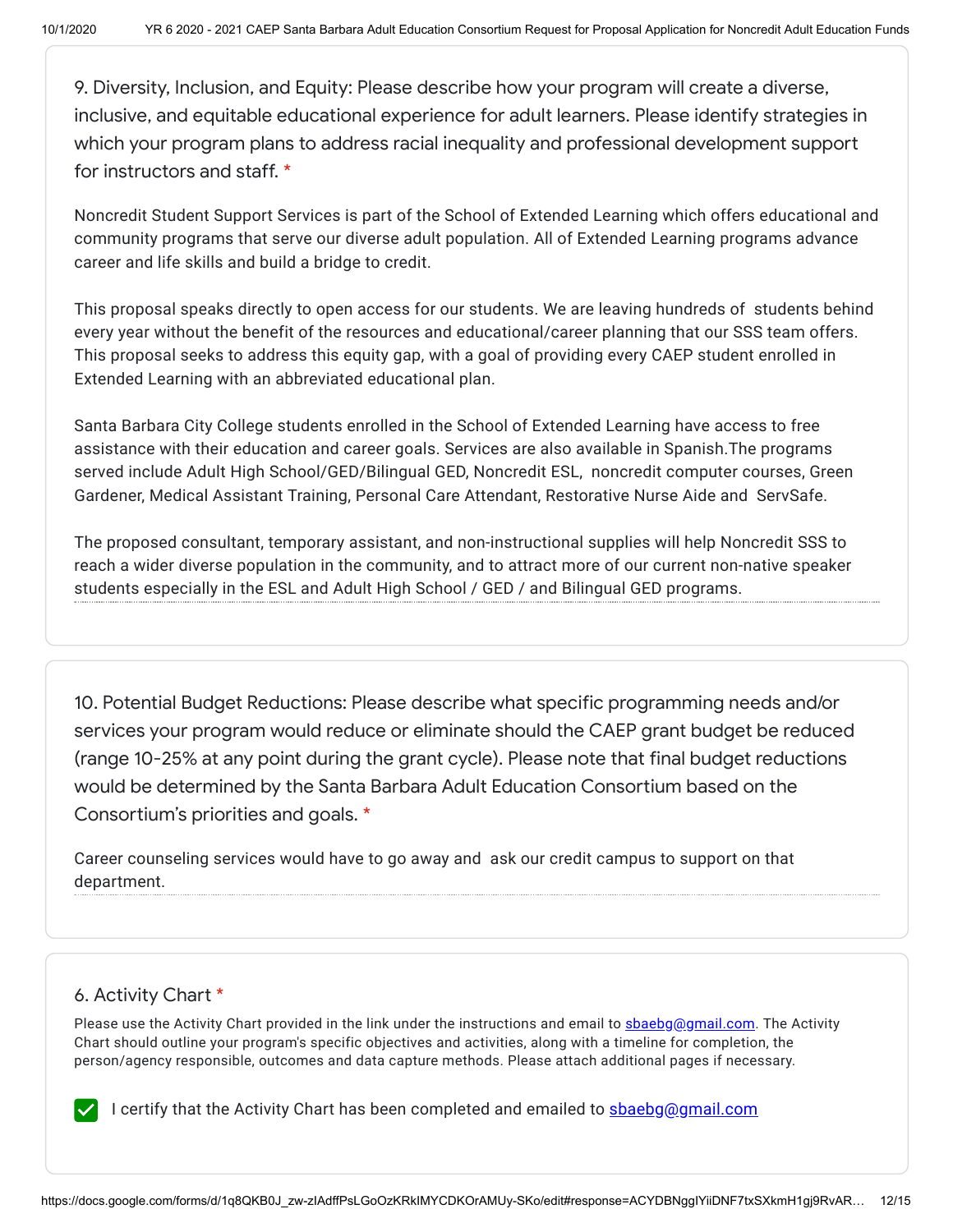|  | Total Budget Requested * |  |
|--|--------------------------|--|
|--|--------------------------|--|

#### 97,400.00

#### 1000 (Instructional Salaries) \*

Total dollars requesting for INSTRUCTIONAL PERSONNEL (include 25% for BENEFITS in 3000 section below)

0

#### 1000 Detail \*

Please provide a detailed budget for this category.

\$00000

### 2000 (Noninstructional Salaries) \*

Total dollars requesting for PERSONNEL (include 25% for BENEFITS in 3000 section below)

\$64,040

2000 Detail \*

Please provide a detailed budget for this category.

Hourlies \$51,440 Career Counselor: \$21,120 Front Office Support: 19,200 Outreach Coordinator: \$11,520

### 3000 (Benefits from 1000 and 2000 categories) \*

Total dollars requesting for BENEFITS . The average benefit rate is 25%.

\$12,960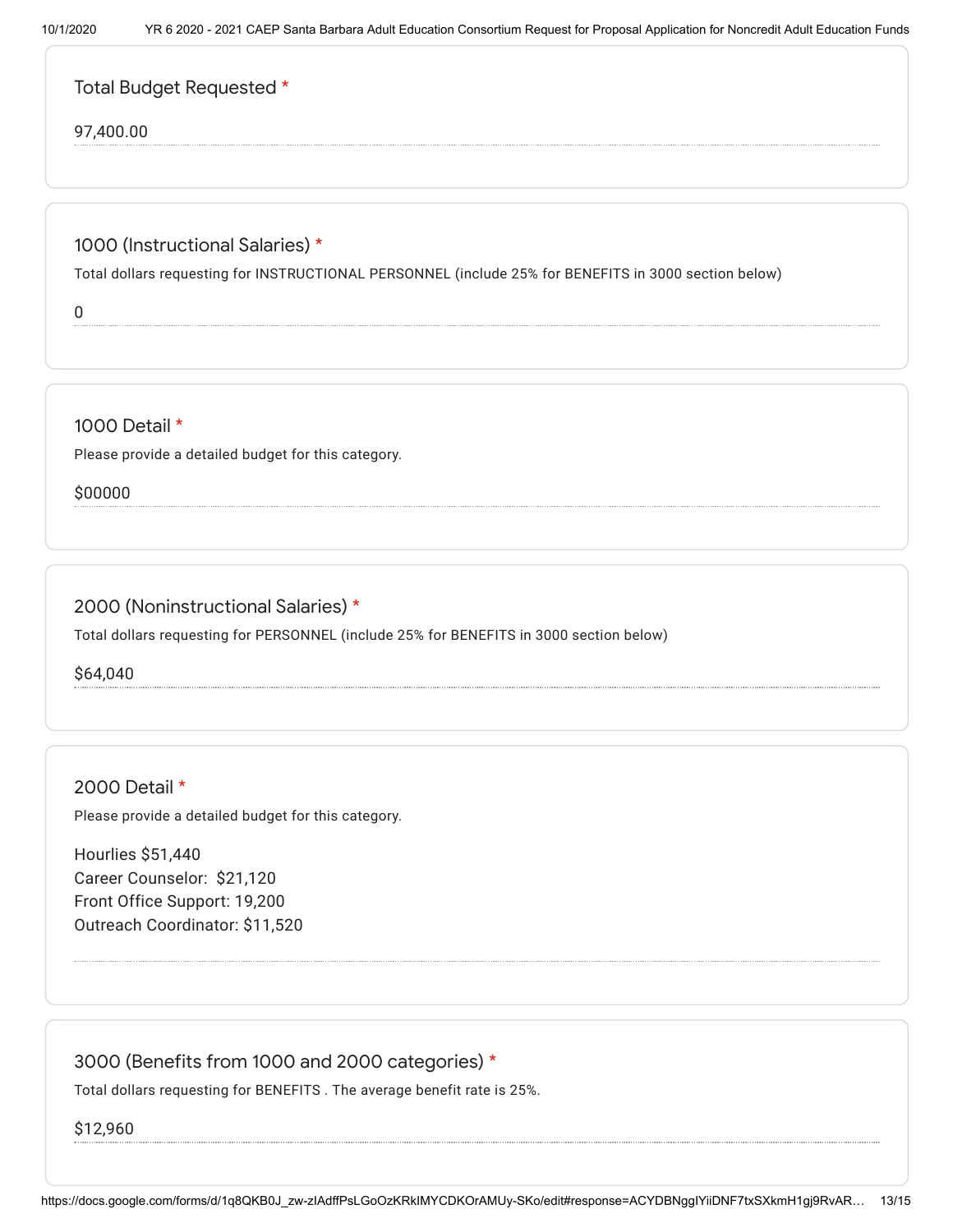#### 4000 \*

Total dollars requesting for INSTRUCTIONAL SUPPLIES and NON-INSTRUCTIONAL SUPPLIES and Computer Software (not Hardware).

### Printing and duplicating

4000 Detail \*

Please provide a detailed budget for this category.

Marketing \$30,000

#### 5000 \*

Total dollars requesting for CONSULTANTS, MEETINGS, PROFESSIONAL DEVELOPMENT

00000

### 5000 Detail \*

Please provide a detailed budget for this category.

Supplies: \$3000

6000 \*

Total dollars requesting for CAPITAL OUTLAY (Computer Hardware)

0000

6000 Detail \*

Please provide a detailed budget for this category.

0000